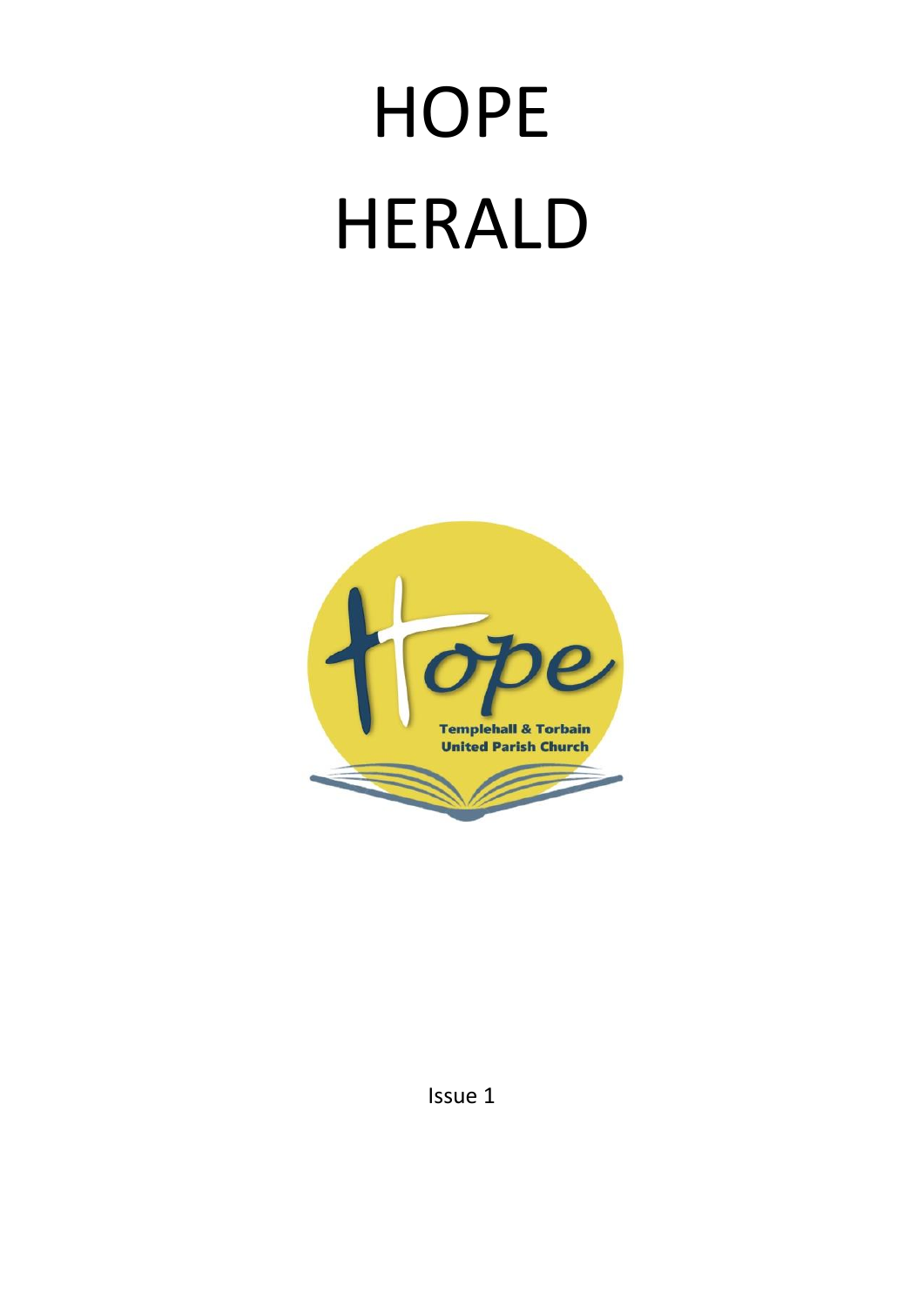## **FIRST EDITION – NEW BEGINNINGS!**

*I can't think that I have ever written anything for a first edition before. Yes it's the first edition of the Templehall and Torbain United Parish Church newsletter.*

#### *Exciting times – yes certainly but new challenges too!*

*We have a choice as a new family. We can either sit back and resign ourselves to the fact that the union of our two churches is simply another step in the inevitable decline of the Church of Scotland or we can grasp with all our hands this new beginning which God has given us. I know which choice I would make and I hope that you all will join me in facing up to the challenge of this new beginning.*

*It strikes me that there are three cornerstones in the way ahead for us - worship, prayer and outreach. In terms of worship, we are presently constrained by the COVID rules but as they are relaxed we need to make sure that worship is accessible and welcoming to all. Worship is about giving God his place in all that we do. The challenge of course is finding ways to worship Him with which we are all comfortable but yet do not make it difficult for more folk, especially young people to join us.*

*The second building block of our new beginning is prayer. I am greatly encouraged that we already have volunteers to be involved in leading the collective prayer life of the church and I hope that more will join the prayer team, especially when we are able to meet together face to face. Jesus said "ask and it shall be given to you" and we need constantly to be sharing our needs and concerns with Him if we are to have any hope of succeeding in our mission.*

*And finally – Outreach. We have already been greatly blessed to have Lauren Jones as our enthusiastic Community Outreach Worker and despite the current restrictions, Lauren has been continuing to build bridges with parents and young families in our community. We now have the challenge of a parish of 17,000 people, the biggest in Fife Presbytery but what an opportunity that gives us! We need to show that the church is still relevant and important in the lives of the community we serve and to look for ways to connect with all ages and especially with those in any form of need.*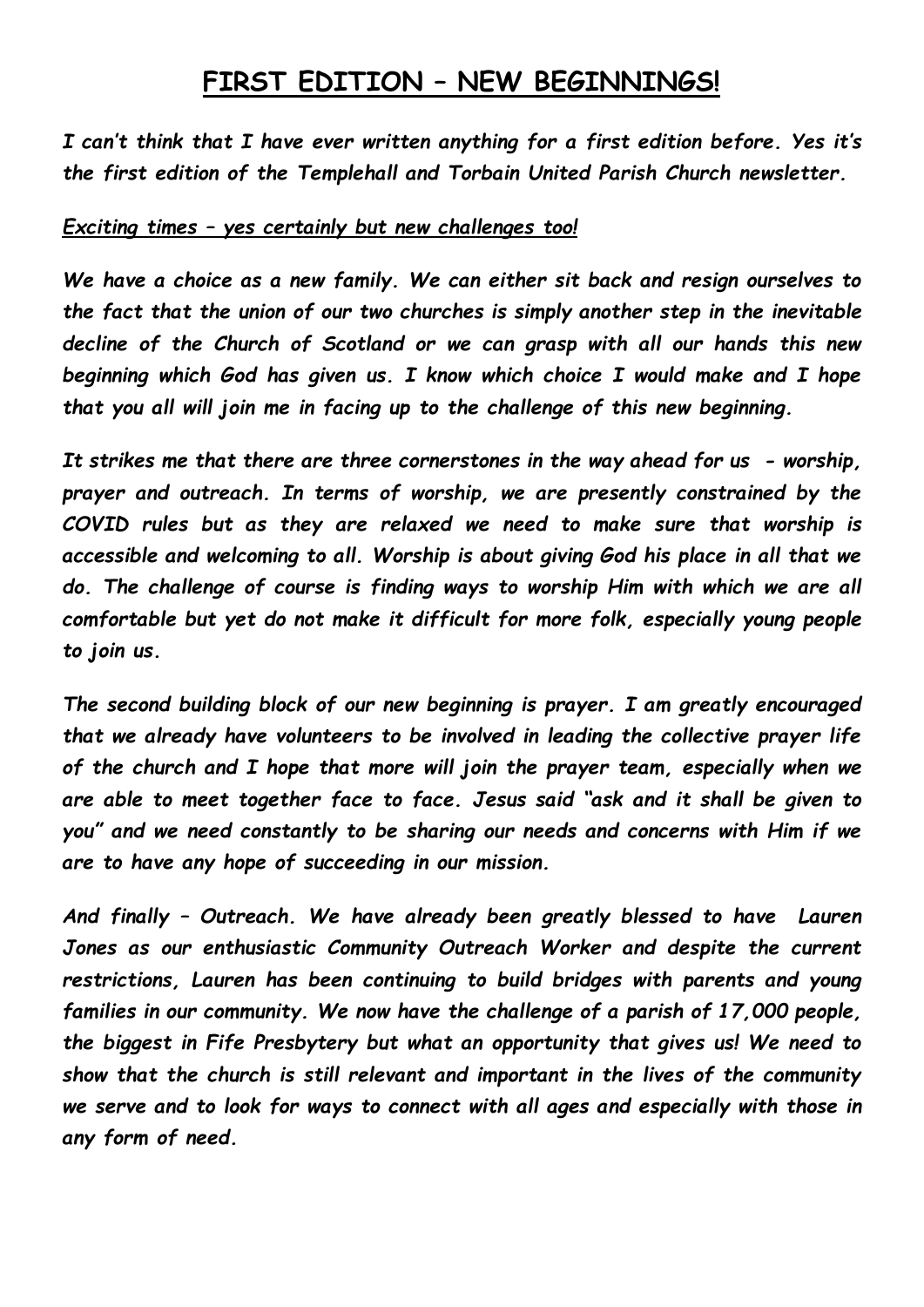*In His resurrection, Jesus created the possibility of new beginnings for all of us and I firmly believe that, if we have his love at the heart of all we seek to do in our new family of Templehall and Torbain United Parish Church then we will succeed.*

*Every Blessing,*

*Brian.*

# **WEE WRIGGLERS:**

Wee Wrigglers is moving from strength to strength - we are now hosting 3 walks a week, split between Dunnikier Park and Beveridge Park with up to 17 mums attending on any one day. Our walks range from 30 minutes to well over an hour depending on the attendees (and of course the weather).

*\_\_\_\_\_\_\_\_\_\_\_\_\_\_\_\_\_\_\_\_\_\_\_\_\_\_\_\_\_\_\_\_\_\_\_\_*

Feedback from these walks has been positive and as intended these mums who have had babies during lockdown are making new friends and are building a strong support network. We have also had referrals to our walks from local health visitors and other professionals which is a really positive sign that we are making a strong difference to these women's lives.

We are keen to be moving back to indoor classes over the new few weeks. We are moving into Level 2 of lockdown restrictions on 17<sup>th</sup> May, which will allow us to hold classes of up to 20 mums, which is the largest class we'll have been able to hold since March 2020. To that end we are hoping to spend a few weeks once we are indoors focussing on sensory activities and gross motor skills (i.e. those skills which involve the whole body), so if you are able to donate any of the following it would be much appreciated – tennis balls, emergency foil blankets, new sponges, kitchen utensils such as whisks, ladles, serving spoons etc.

As always I would request that you keep these classes and the mums/helpers and everyone involved in your prayers.

*Lauren Jones, Community Outreach Worker.*

# **MONEY MATTERS:**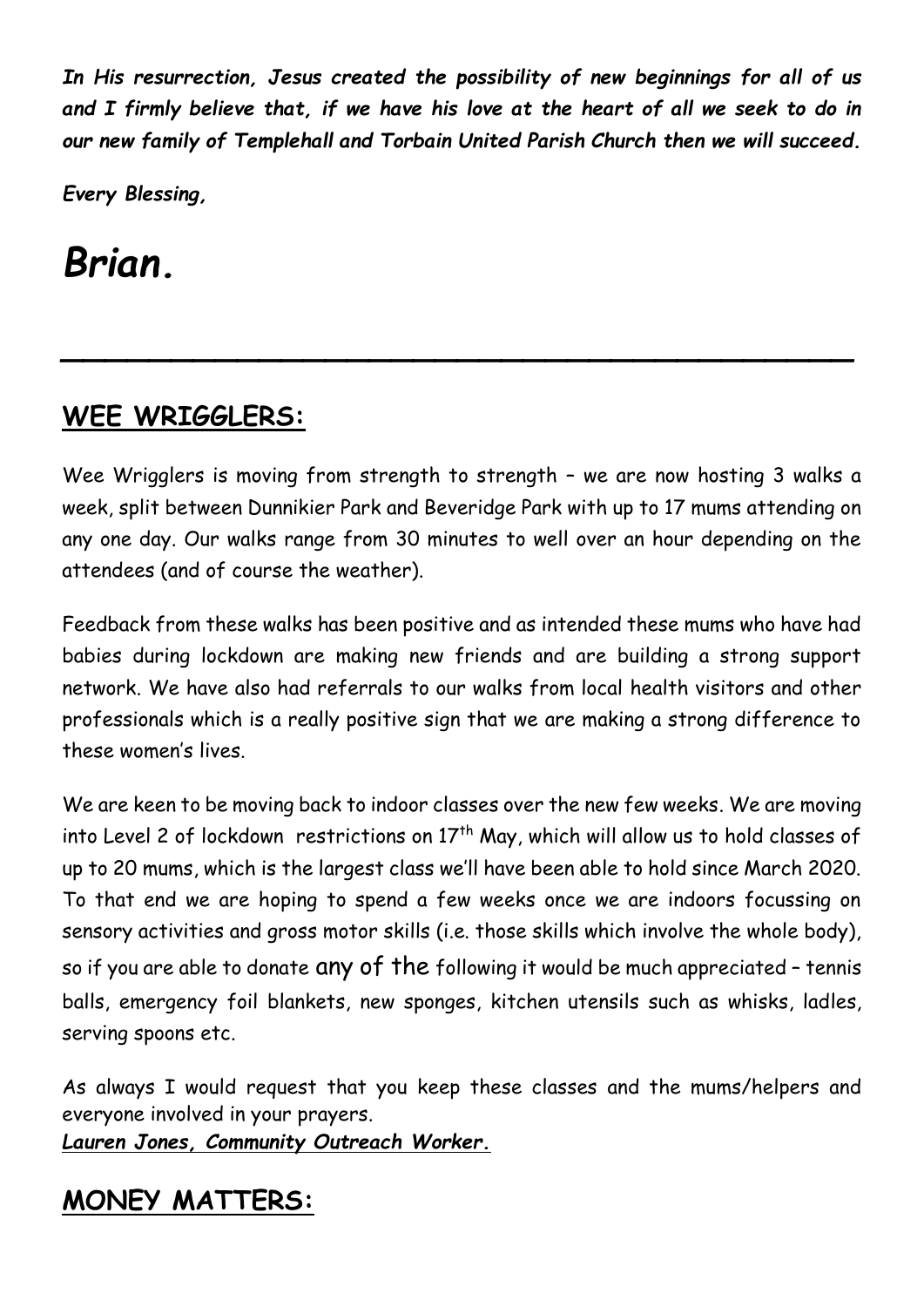**Over the next few months the new Finance Team will be hard at work bringing together the finances of our two former congregations. For the remainder of this year we will not make any changes to the way either congregation members make their Weekly Freewill Offering or Fabric or Maintenance donations.**

**Former members of Torbain should continue to use their Maintenance Fund envelopes on a monthly basis for the remainder of this year. Former Templehall members will receive a Fabric Fund envelope with this magazine and other magazines issued this year. All of these envelopes should be put in the plate on a Sunday morning or passed to your Elder for return. Please give prayerful consideration to donating to our Fabric Fund. It is an important aspect of our giving and helps ensure that our buildings remain fit for purpose. That purpose of course is the greater glory of God. We will strive however to have common systems in place from the start of 2022 so that we can move forward as one united congregation. There are two issues to which I would ask all members to give prayerful consideration at this time:**

- **1. MAKE YOUR W.F.O OFFERING BY STANDING ORDER - Many members already make their weekly offering by bank standing order (either weekly or monthly) rather than using envelopes. I would urge all members to consider switching to this way of giving. It really is straightforward to arrange either using internet banking or by completing a simple form – there are 3 great benefits:**
	- **It makes managing our finances much easier by ensuring a regular cash flow.**
	- **It reduces the dangers associated with counting and banking actual cash.**
	- **It reduces the chance of any virus (COVID 19 and others) being transmitted on cash and envelopes.**

**If you make your offering by standing order you will be given a supply of card tokens to put in the plate on Sundays.**

2. GIFT AID - Many members are already signed up for this scheme. As a result last year our two congregations received over £10,000 from the Government. If you pay tax on wages or pensions then please consider signing up for this scheme. For every  $E1$  you donate we receive 25p from the government. Please be assured that the scheme is very securely managed using government encrypted systems AND  $\mathsf{HMRC}$  does not share any of your tax or financial details with the church.

More information and forms for either of these issues can be had from any members of the Finance Team.

*John Bulloch – Congregational Treasurer.*

## **CHRISTIAN AID 2021: MAY 10TH -16TH**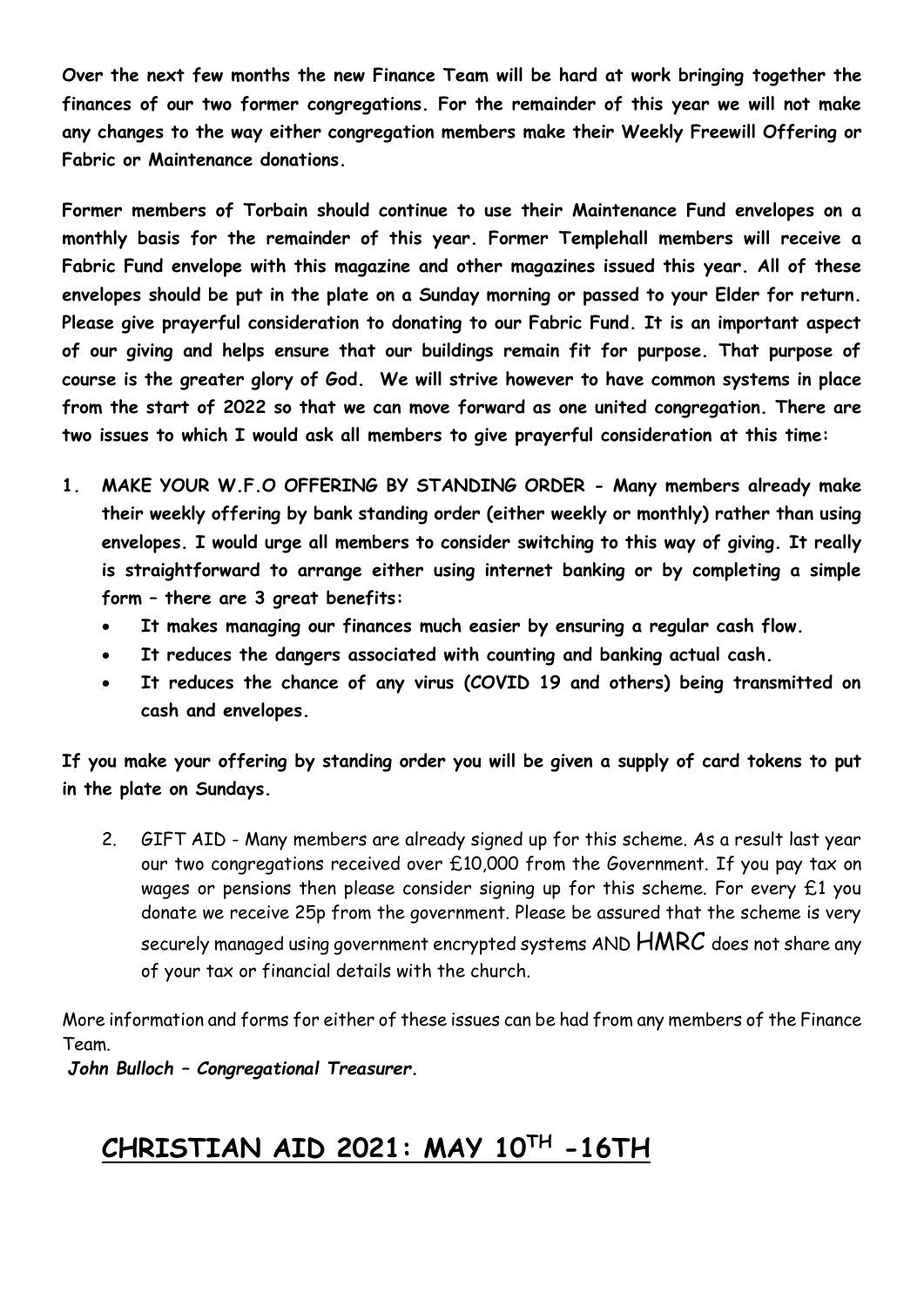*Due to Covid 19 restrictions last year we were unable to hold a normal collection for Christian Aid, also because of the devastating effects of the pandemic throughout the World, it is even more vital than ever to help raise money for this essential and very valuable Organisation. (Its 76th years since it was founded in 1945).*

*During the past 76 years Christian Aid has been providing help and support to people and communities throughout the world – many of which are the poorest in the world. Water for instance which we all have the luxury of taking for granted is unfortunately in short supply for many. Due to the effects of climate change, millions of people across the World are threatened daily by storms, flash floods and drought. Christian Aid is working with many communities to help build reliable water systems and in doing so giving these communities a better future.*

*Christian Aid are building earth dams to collect and store rain water from where they pipe the water into taps, ensuring that whole communities can benefit. This enables land to be farmed and crops grown which then ensures families no longer go hungry.*

*Brian conducted a Christian Aid Service on Sunday, 9th May where he highlighted some of the work carried out by Christian Aid and there partner organisations in some of the poorest countries in the world. We give thanks to God that we are so very fortunate to live where we do. Let us show our compassion and love to those who struggle daily' to those who struggle even to have enough water to sustain or feed their families;*

#### *WE CAN ALL MAKE A DIFFERENCE – LET US ALL STAND TOGETHER –*

**Donations to this valuable and life-giving work can be made through the Christian Aid Envelopes which are available at Church on Sunday mornings and can be returned to the collection plate or directly into the Church Bank Account (sort code 80-16- 84: Acc/No. 00395075 ref Christian Aid). Please donate to the vital work of**  Christian Aid. **All donations are greatly appreciated. – Fiona Cunningham.**

#### **WORLD MISSION STAMP APPEAL 2021:**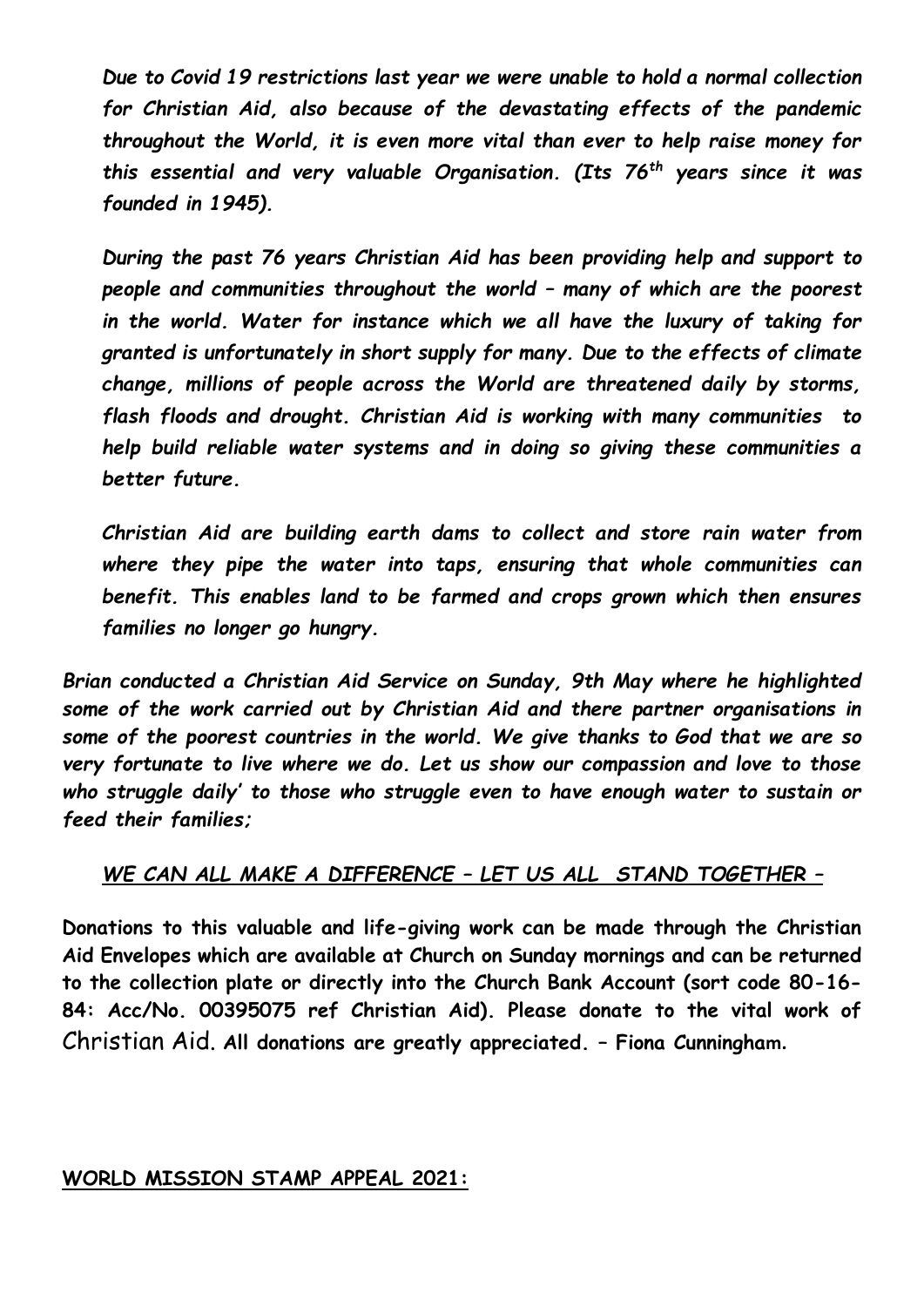During the Covid 19 pandemic support for the Church of Scotland's 2020 stamp appeal has faced some challenges – therefore our 2021 appeal will continue to benefit The Women's Development Centre in Kandy, Sri Lanka. Their project supports women and girls who have been victims of rape and sexual violence.

The WDC gives these women somewhere to stay and supports them in caring for their children, helps them return to education if they wish and trains them in skills they can use to make a living when they leave. The WDC has a social enterprise and cafe where the women can work and sell their hand-made products.

The team at WDC care for and heal girls who are vulnerable and often discarded by their families. It is impossible not to be moved by what they do. Help support them by collecting used stamps which are then sold on.

For more information and to support the appeal, see **[https://www.churchofscotland.org.uk/serve/world-mission/get](https://www.churchofscotland.org.uk/serve/world-mission/get-involved/campaigns/stamp-appeal)[involved/campaigns/stamp-appeal](https://www.churchofscotland.org.uk/serve/world-mission/get-involved/campaigns/stamp-appeal)**

\_\_\_\_\_\_\_\_\_\_\_\_\_\_\_\_\_\_\_\_\_\_\_\_\_\_\_\_\_\_\_\_\_\_\_\_\_\_\_\_\_\_\_\_\_\_\_\_\_\_\_\_\_\_\_\_\_\_\_\_\_

#### **THE LEPROSY MISSION:**

*The members of Templehall Friendly Hour have collected for TLM for many years but two years ago it was opened up to the church when a few more people joined the Friendly Hour in giving. Around 200,000 people are diagnosed with Leprosy every year. It is reported in 127 countries with 79% of all new cases occurring in India, Brazil and Indonesia. Every two minutes someone is diagnosed with this disease. There are more than 100 laws explicitly discriminating against people affected, both on a physical and social scale. Despite the pandemic which has made matters worse the work still continues – if you would like to contribute please speak to Sandra Naylor who will see about arranging a small collecting tub for you, it may be possible to get Prayer Diaries. It is hoped that with more help,, this disease which was around in Jesus' time will be eradicated by 2035.*

#### **BRING JOY THIS CHRISTMAS:**

**You really wanted to know that there are only about 200 days until Christmas didn't you?!! But when it comes to deciding to take part in BLYTHSWOOD CARE'S ANNUAL SHOEBOX APPEAL by filling a shoebox or drawstring bag it's never too early.** 

*\_\_\_\_\_\_\_\_\_\_\_\_\_\_\_\_\_\_\_\_\_\_\_\_\_\_\_\_\_\_\_\_\_\_\_\_\_\_\_\_\_\_\_\_\_\_\_\_\_\_\_\_\_\_\_\_\_\_\_\_\_\_\_\_*

**Blythswood is looking ahead to its Shoe Box Appeal 2021 and to helping vulnerable communities across Eastern Europe. It is hoping to be able to deliver boxes and bags to Albania, Bulgaria, Hungary, Kosovo, Moldova, Romania, Serbia and Ukraine. And so the challenge to us is to continue in the tradition of both our former congregations and reach out to help these vulnerable people. Scarves, hats and gloves are always welcome as are toiletries and clothing, as well as toys and games – a fuller list can be found on the Blythswood Care website, which, amongst other information gives details of knitting patterns. When Covid regulations permit, printed checklists will be available in both church buildings.**

**Around 60 boxes were collected by the combined congregations in 2020 – let's see if that total can be exceeded this year.**

# **THE GUILD:**

By the time you read this magazine The Guild will have held its last meeting on Zoom for this Session.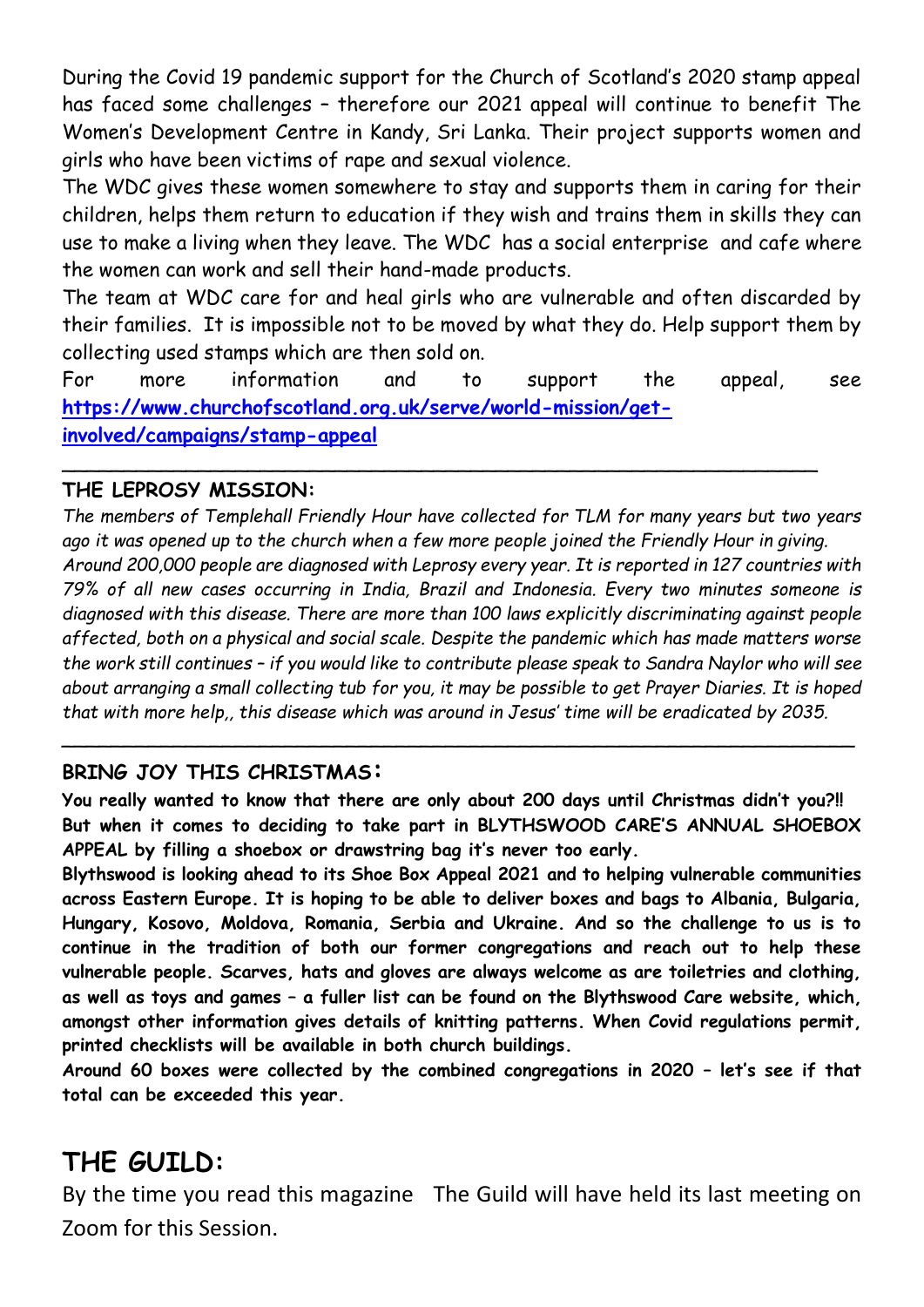It was held on the 17<sup>th</sup> May with Rosemary Campbell, Convener Presiding. The Speaker was Ian Whyte, General Secretary of the Guild and he spoke on the subject of "The Guild For Today" – going forward in faith – the 3-year strategy!

It is hoped to begin the new Session possibly in August but most likely in September.

The Guild has been open to men as well as women for 25 years and we welcome new members. There is only one man present at this time and he would be grateful for some others to join him!

**\_\_\_\_\_\_\_\_\_\_\_\_\_\_\_\_\_\_\_\_\_\_\_\_\_\_\_\_\_\_\_\_\_\_\_\_\_\_\_\_\_\_\_\_\_\_\_\_\_\_\_\_\_\_\_\_\_\_\_\_\_\_\_\_\_\_\_\_\_\_\_\_**

**Sandra Naylor (Press and Publicity).**

## **OBITUARIES:**

**Sadly two prominent members and Elders of former Torbain Church have died – Cis Dewar on 2nd December; 2020 and George Blair on 15th March, 2021.**

**Remarkably both Cis and George were Ordained as Elders in July of 1971 and gave almost 50 years of Service to the Church. Cis was a former Session Clerk and George a former Assistant Session Clerk. Both were iconic figures with Torbain and although frailer latterly their commitment to the Church was undiminished to the end of their lives.**

**We were further saddened by the deaths at a young age of Andrew Elston on 22nd March 2021 and Euan Stalker on 28th April; 2021.**

### **TEMPLEHALL AND TORBAIN UNITED PARISH CHURCH**

*If you require to contact our Ordained Local Minister, Rev. Brian Porteous*